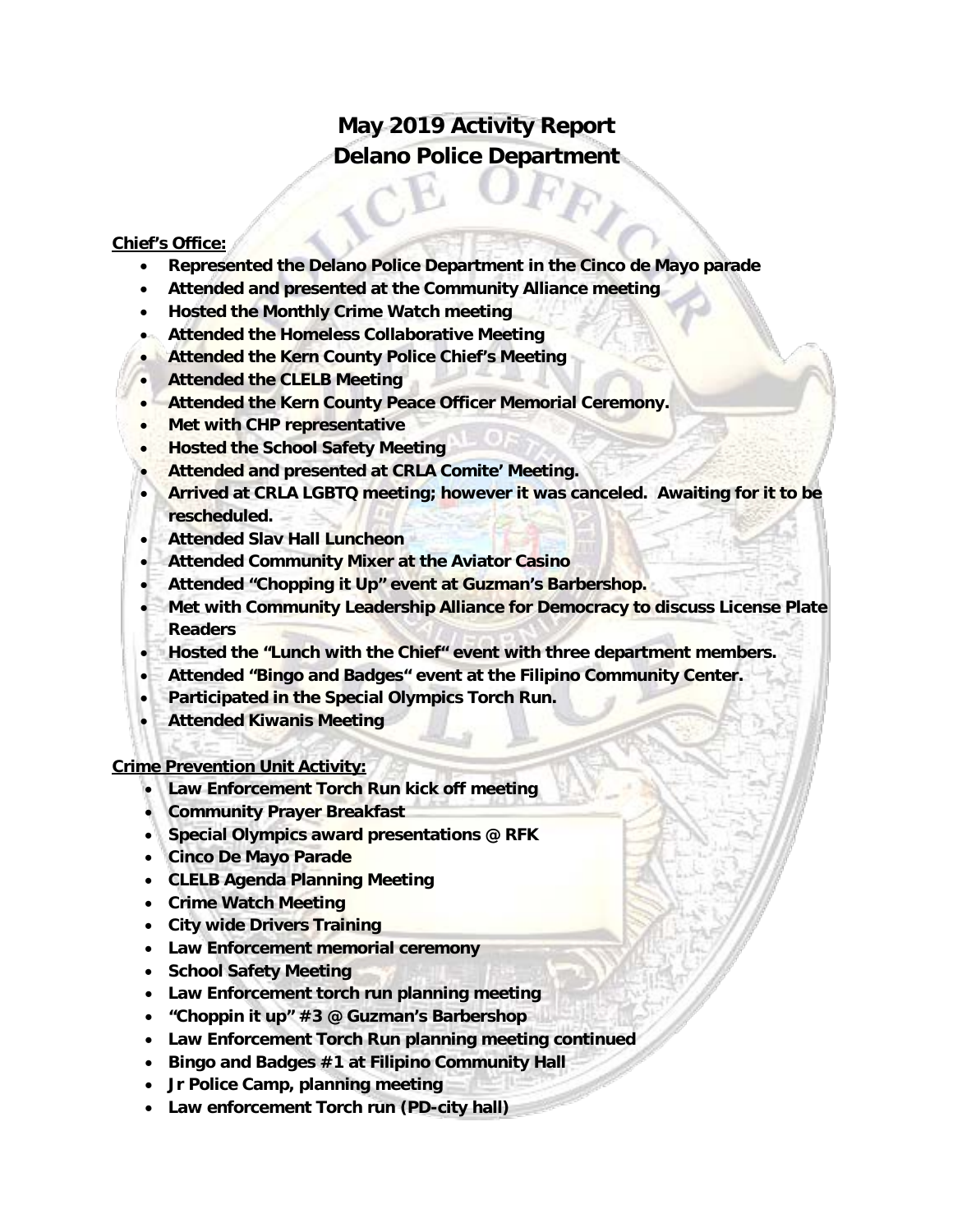• **Career Day @ Harvest Elementary School**

#### **SRO Unit Activity:**

- **Officer Rivera investigated a case of a student assaulting a school staff member. One juvenile was arrested and released to her parent.**
- **Officer Perez investigated a case of child pornography and extortion, case handed over to investigations division, one juvenile was arrested.**
- **Officer Ochoa investigated a threat of a school shooting at La Vina Middle School. Case was handed over to the Investigation Division and was deemed unfounded.**

 $AA$ 

|                   |      |              |             |                | <b>Part I Crimes</b> |                |      |      |                |      |      |                 |
|-------------------|------|--------------|-------------|----------------|----------------------|----------------|------|------|----------------|------|------|-----------------|
|                   | 2008 | 2009         | 2010        | 2011           | 2012                 | 2013           | 2014 | 2015 | 2016           | 2017 | 2018 | 2019 (YTD)      |
| Homicides         | 5    | $\mathbf{2}$ | $\mathbf 0$ | $\overline{2}$ | 0                    | $\overline{ }$ | 11   | 6    | $\overline{ }$ | 6    | 10   | з               |
| Rapes             | 11   | з            | 8           | 7              | 7                    | 4              | 13   | 10   | 12             | 10   | 12   |                 |
| <b>Robbery</b>    | 54   | 45           | 56          | 49             | 53                   | 82             | 58   | 53   | 27             | 34   | 45   | 10 <sup>1</sup> |
| <b>Assault</b>    | 372  | 384          | 370         | 325            | 388                  | 397            | 383  | 352  | 366            | 396  | 432  | 173             |
| <b>Burglary</b>   | 865  | 909          | 791         | 797            | 552                  | 720            | 368  | 272  | 308            | 222  | 291  | 105             |
| <b>Larceny</b>    | 583  | 536          | 464         | 531            | 575                  | 808            | 697  | 767  | 794            | 660  | 613  | 283             |
| <b>Auto Theft</b> | 548  | 491          | 443         | 363            | 346                  | 447            | 435  | 364  | 471            | 450  | 386  | 160             |

### **Part I Crime (12 Year Chart):**

## **Response Times (May 2019)**

| <b>Priority</b>                                            | <b>Create to</b><br><b>Dispatch</b> | <b>Dispatch to</b><br><b>Arrival</b> | <b>Total Time</b> |  |
|------------------------------------------------------------|-------------------------------------|--------------------------------------|-------------------|--|
| 1. Life/Death                                              | 1:42                                | 4:33                                 | 6:15              |  |
| 2. Property Crime in Progress                              | 6:43                                | 7:21                                 | 14:04             |  |
| 3. Cold Call/No immediate<br>threat to person or property. | 7:22                                | 7:23                                 | 14:46             |  |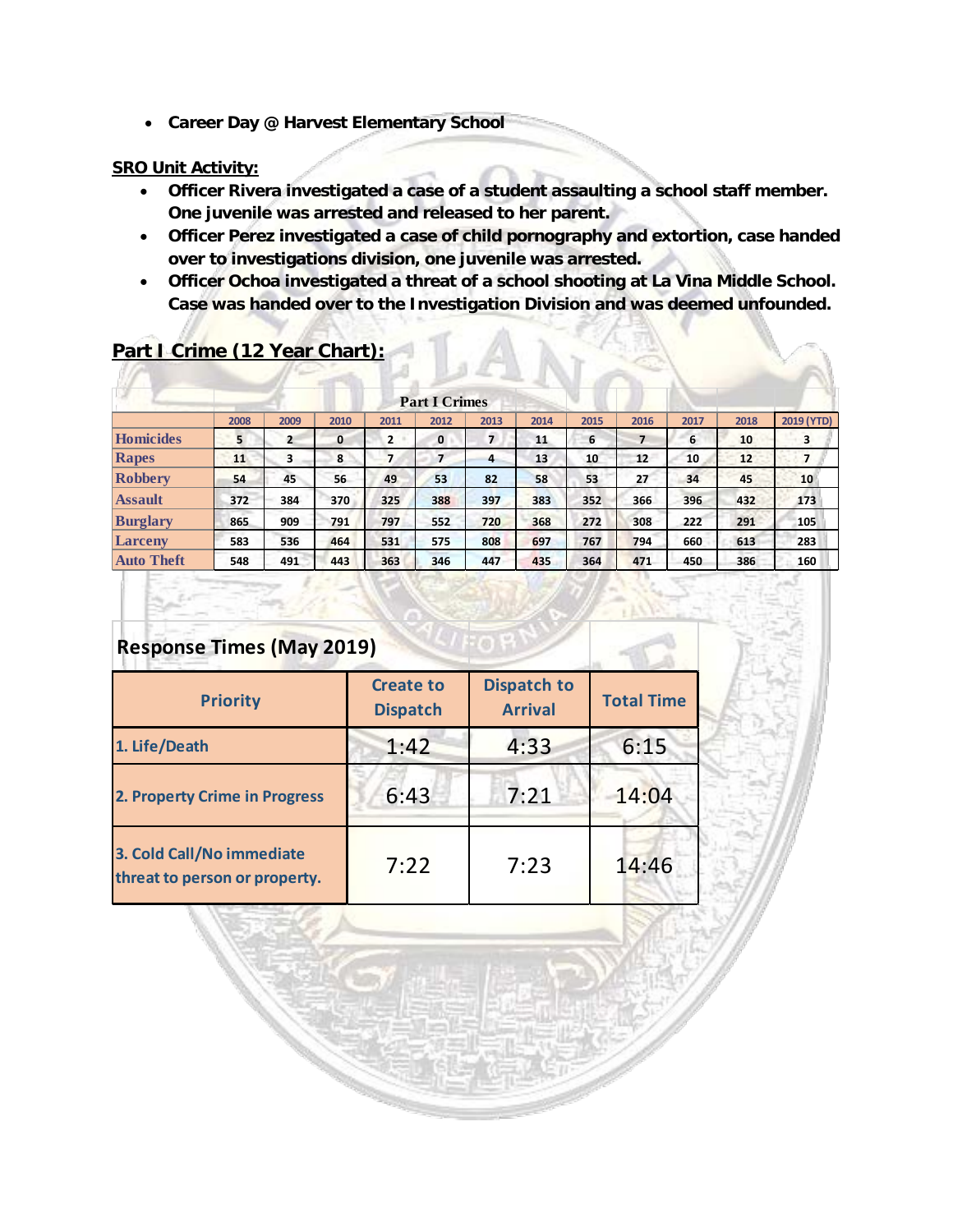#### **Traffic Unit:**

**Refer to the following data regarding traffic related incidents for the month of May:** 

| <b>Accident</b><br><b>Summary by</b>                | <b>Injury Traffic</b><br><b>Collisions</b> | Non-Injury<br><b>Traffic Collisions</b> | <b>Hazardous</b><br><b>Citations Issued</b> | <b>Other Citations</b><br>Issued |
|-----------------------------------------------------|--------------------------------------------|-----------------------------------------|---------------------------------------------|----------------------------------|
| Severity Fatal                                      |                                            |                                         |                                             |                                  |
| <b>Traffic Collisions</b>                           |                                            |                                         |                                             |                                  |
|                                                     |                                            | 43                                      | 45                                          | 140                              |
| Source: RIMS Reports Version 25.06.0 (June 3, 2019) |                                            |                                         |                                             |                                  |

#### **Areas of Focus:**

**Speed/Message Trailer:**

**Equipment is being utilized around the City of Delano in areas of concern; Non-truck routes/commercial vehicles parked in residential zones, excessive speeders in residential zones, etc.**

#### **Community Events:**

**The Traffic Unit participated in 'Bingo and Badges' at the Filipino Community Center and in the Law Enforcement Torch Run of Southern California.**

**401 Days Free of a Traffic Fatality (06/02/2019)** 

**Special Operations: None at this time.** 

#### **Patrol Division:**

|                           |      |      |          | Patrol Statistics (12 Month Chart) |      |      |      |     |                |            |              |            |
|---------------------------|------|------|----------|------------------------------------|------|------|------|-----|----------------|------------|--------------|------------|
|                           | June | July | Aug.     | Sept.                              | Oct. | Nov. | Dec. |     | 19-Jan 19-Feb  | <b>Mar</b> | <b>April</b> | <b>May</b> |
| <b>Felony Arrest</b>      | 28   | 52   | 33       | 33                                 | 33   | 29   | 47   | 23  | 40             | 29         | 33           | 24         |
| <b>Misdemeanor Arrest</b> | 90   | 91   | 50       | 91                                 | 81   | 96   | 125  | 107 | 89             | 84         | 111          | 86         |
| <b>Citations</b>          | 275  | 233  | 79       | 138                                | 147  | 164  | 174  | 191 | 158            | 172        | 194          | 212        |
| FI's                      | 8    | 11   | $\bf{0}$ | 6                                  |      | 25   | 30   | 25  | 19             | 15         | 15           | 19         |
| <b>K9 Deployments</b>     | 10   | 6    | 10       | 11                                 | 7    |      | 6    | 7   |                |            | 6            | N/A        |
| <b>K9 Apprehensions</b>   | 6    | 0    |          |                                    | 2    |      | 12   | 2   | $\overline{2}$ | 2          | 3            | N/A        |